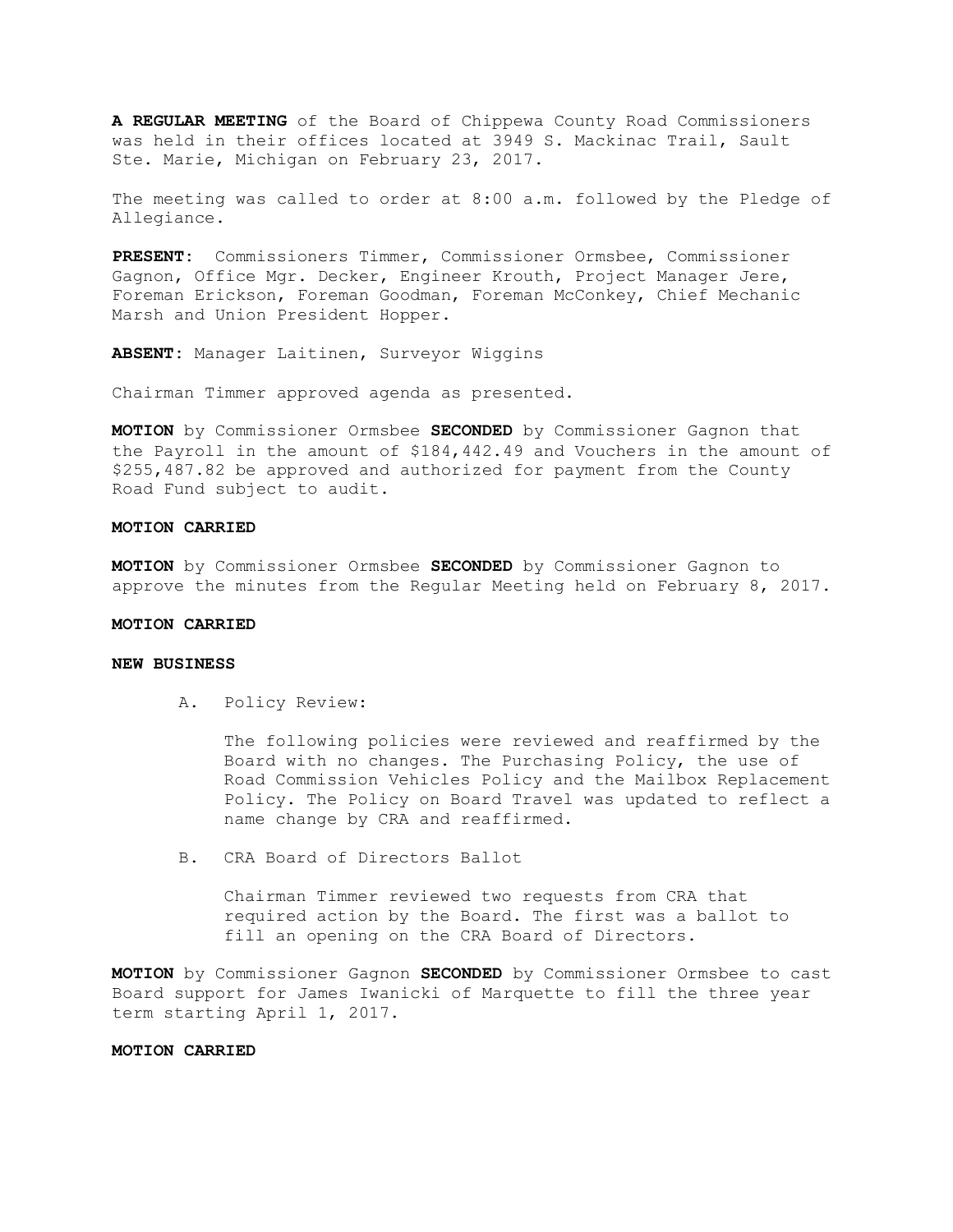Chairman Timmer then reviewed two Amendments to the CRA Constitution and Bylaws. Proposed amendment #1 would acknowledge the addition of a standing S.A.M. Committee. Proposed Amendment #2 would acknowledge the membership of associate members that wish to further the objectives and purposes of the association.

**MOTION** by Commissioner Ormsbee **SECONDED** by Commissioner Gagnon to cast Board support for proposed amendments #1 and #2.

#### **MOTION CARRIED**

### **PUBLIC COMMENTS**

Kinross Township Supervisor asked the Board to turn off the water (rain). Everyone laughed

## **STAFF REPORTS**

#### Foreman Erickson

- · Winter storm with strong winds hit.
- · Pushing back banks and winging.
- · Back to mild weather and water problems
- · Pothole patching.

Foreman Goodman

- · Roller coaster of weather.
- · Some gravel roads are in bad shape. Biscuit Rd from Teets to Bear Creek had to be shut down.
- · Ditches are full of a snow/slush/ice mixture. Hard to clear.

Foreman McConkey

- · Heavy storm followed by clean-up.
- · Working on ditches, trying to get the melting water away.
- · Staff work on truck maintenance in their down time.

#### Office Manager Decker

- · Financial portion of the Act 51 report is done and ready for audit.
- · 2016 final numbers show us ahead by 96K. This is largely due to the Bridge project. Several other big projects are schedule for this year (2017) as well.
- · The three Pick-Up trucks have been ordered from O'Connors.
- · All the 1094C & 1095C forms have been generated and mailed. Some confusion was caused by the need for two different forms this tax year. One was generated and sent from Blue Cross and the other by 44 North.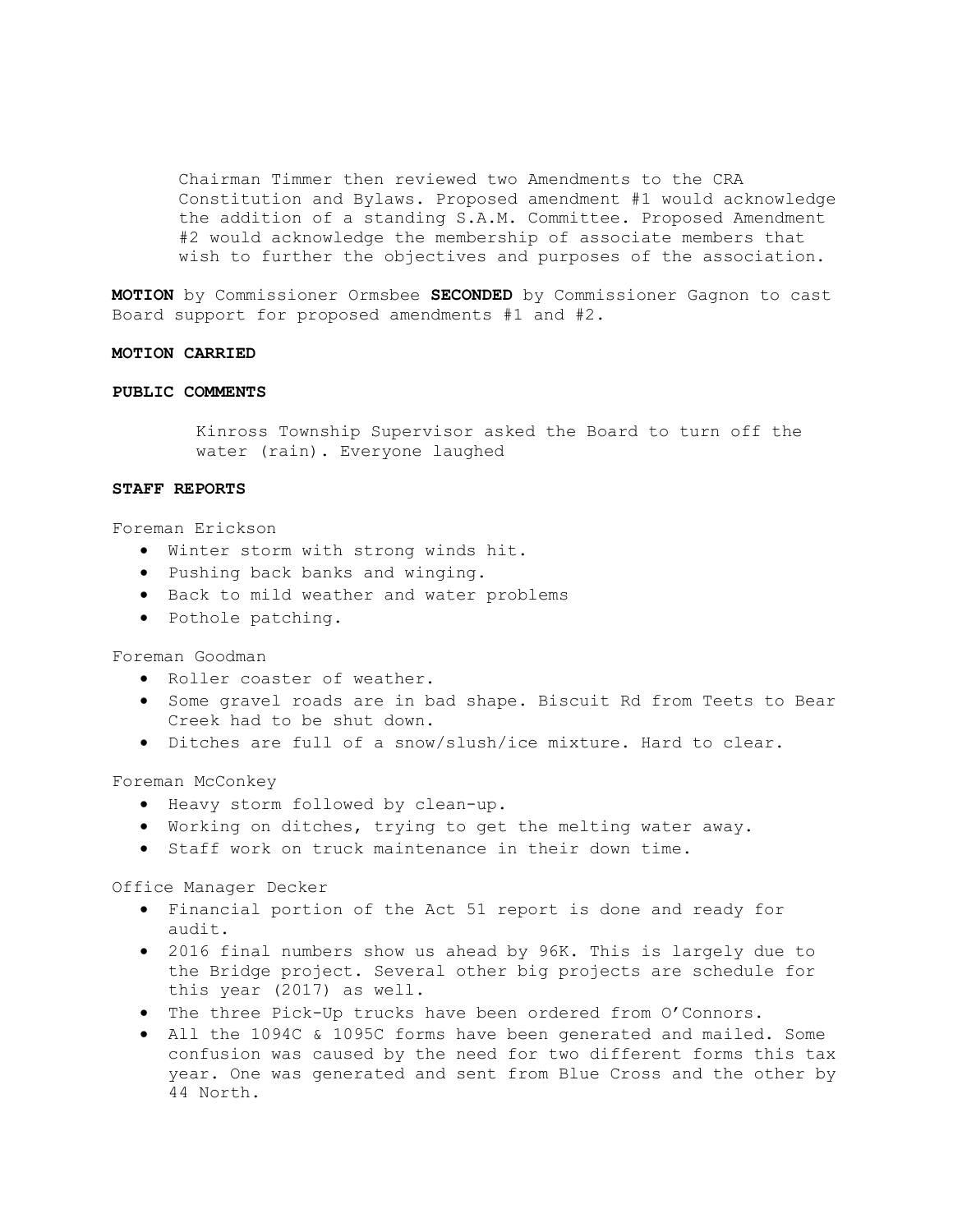· The mandatory Deferred Compensation change notices have been delivered to the enrolled Employees and Retirees. The changeover is on track for the middle of March.

Engineer Krouth

- · Had conversation with the Little Rapids Group regarding the Sugar Island Bridge. Discussed having a Grand Opening Ribbon Cutting ceremony and having a plaque made listing all the involved agencies and having it permanently placed on the bridge.
- · The Rural Task Force meeting will be held here on March 3rd at 9 a.m. Discussion will be held on which proposed projects to add.
- · We were granted the Category F Funding for repairs to the Sugar Island Ferry ramps. We will be working with EUPTA to develop a plan for the 2018 funding.
- · Waiting to hear from the Forrest Service regarding the Curly Lewis Road Grant. We should receive word tomorrow. Discussion ensued.

Project Manager Jere

- · Attended Office Technician Training in Lansing.
- · Prepared outline for the school/preschool safety program.
- · Frost Laws went into effect on Tuesday February 21st at 8:00 am. This has generated several permit requests.
- · Started an Office recycle program.

Chief Mechanic Marsh

- · Got the old snow blower out and ready for use.
- · Working on chassis specs for the new sign truck.
- · All is well in the shop.

Union President Hopper – No report

**MANAGERS REPORT** – No Report

**OLD BUSINESS**

**COUNTY COMMISSIONERS'COMMENTS** None

## **PUBLIC COMMENTS**

Office Manager Decker informed the Board that our County snow markers have been stolen from the Rudyard area. We are the only agency that has the blue snow markers; the staff is keeping their eyes open for them. A police report was made.